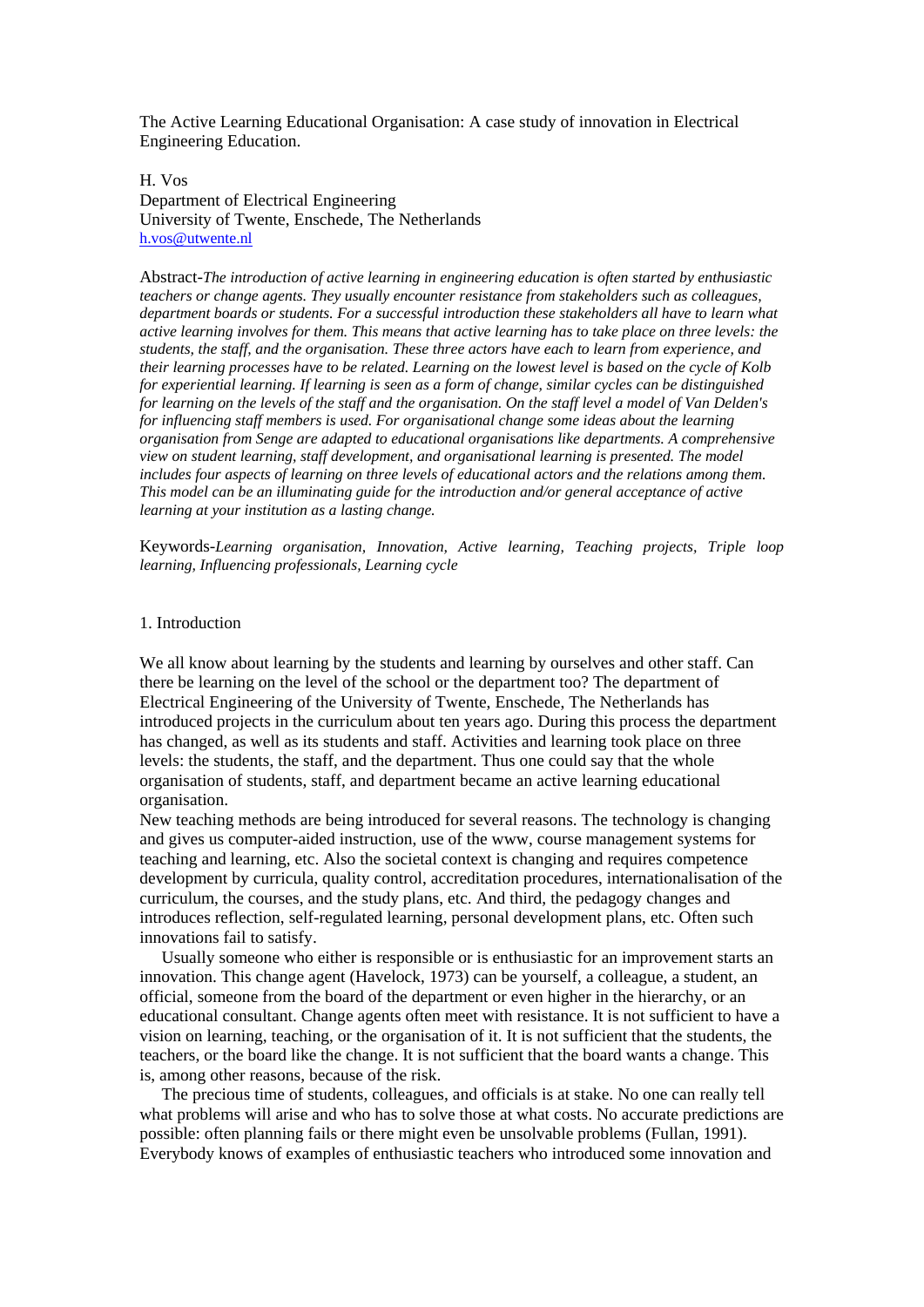fount out that this evoked unforeseen problems. In other cases of hierarchically introduced innovations the effects and returns were meagre.

Enforcement of a change is sometimes necessary, but often the results are not as wanted. An isolated innovation often is gone when the teacher or the official moves to another (place in the) university. For a lasting change the students and colleagues have to be committed, as well as the department with its head, board, and committees (we neglect higher levels that might be involved like the faculty, university, government, or professional organisations).

A gradual process of learning on three levels is necessary: the levels of the students, the staff, and the department. This process has to include a large amount of learning from experience. The three stakeholders or actors have to learn from their own and each other's experiences. They have to be active learning. How does this work? The problem faced in this paper is to make a model that describes such an educational organisation that is actively learning on three levels.

Such a model could serve as a goal towards which the change agent and his "allies" can work. It could serve as a checklist to see what was "forgotten" or what could be a next step in the change. It could give some hints about a change towards such an organisation. It should give some indications about the roles the change agent or others have to play, in the specific organisation at hand. In order to be of such use, the model has to meet some specifications.

The model should have a system approach of three levels. The model should show cycles of learning on these three levels. The learning should relate to experiences and involve activities on all levels. The model should give a coherent and comprehensive view on an active learning educational organisation in which an innovation will be accepted, implemented, and last.

Different educational organisations have different structures, but the educational functions that are fulfilled are the same: Therefore the model should be functional. The model should contain functions that can be described by examples from a case, but that can be filled with other examples. In this sense the model should be an "empty" template. Then functions could be fulfilled by the change agent in the beginning and by other actors later. Such a model can be constructed as follows.

Learning from experience is described by the learning cycle of Kolb (1984) that includes four aspects in experiential learning. This cycle has been used often for describing and guiding the design of education of students, i.e. the lowest level. If learning is seen as a form of change, similar cycles can be distinguished for learning on the levels of the staff and the organisation.

For the description of the development of the staff and of the learning of the organisation, the cycle of Kolb has to be adapted. For staff development a model of Van Delden's (1992) is adapted that includes four strategies to influence professionals and their organisations. For describing organisational change some of the ideas about the learning organisation from Senge (1992) are added and extended to describe changing educational organisations like departments.

A comprehensive view on student learning, staff development, and organisational learning is presented by relating the three cycles. The model includes four aspects of learning on three educational levels and the relations among them. With these four aspects and three levels the factors will be described that were involved in the successful introduction and maintenance of Teaching Projects in the Electrical Engineering department (EE) of the University of Twente since 1992.

This case study fills the full 4x3 matrix of possible combinations. It does not describe the dynamics of a change that is enforced by a crisis, but in stead the dynamic state of a learning organisation that is changing rather continuously and incrementally. It can be an illuminating guide to stimulate active learning at your institution.

In the following paragraphs the cycles of learning on the three levels will be presented, with examples based on the introduction of projects in EE. Then a comprehensive view on an active learning educational organisation will be presented, and finally a discussion and conclusion.

# **2. CYCLES OF LEARNING**

The learning cycle of Kolb is a metacognitive strategy that involves four steps in learning based on experience that lead to successful and lasting processes of change. Many individuals have a preference for one or two of these steps (learning styles). Alternatively, the cycle can be interpreted as four aspects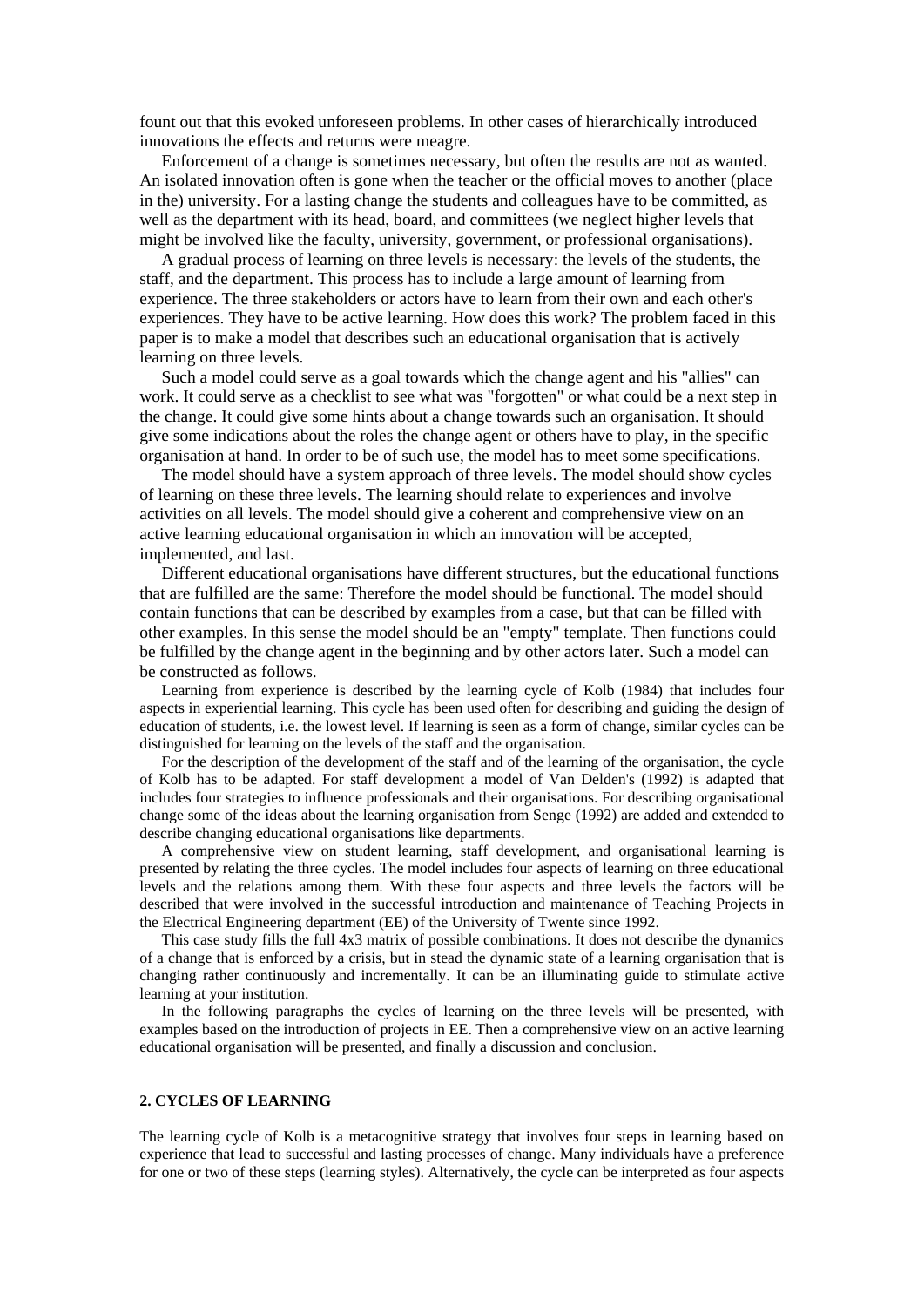of learning that have to be accounted for in teaching. The same alternative interpretations apply to the cycles on the two other levels. Also, as Kolb's cycle looks different in different educational settings, so do the cycles on the other levels.

#### **2.1. The student level**

The four aspects of learning according to Kolb (1984) can be illustrated by playing the game of pool (l.c., p. 65). The pool player can focus on the position of the balls, make minor adjustments before hitting the ball because that "feels right", and rely on a global intuitive feel of the situation (active experimentation, AE, and concrete experience, CE). Another way is to watch others, or reflect on one's own shots (reflective observation, RO). A third method is to compile and organise into laws one's observations of the game (abstract conceptualisation, AC). And last, one could use theory about how the ball will travel, including basic physics, and even measure out angles (AC and AE). In more complex situations like projectwork these aspects look as follows.

 CE is a learning style in which are important motivation by sensing the use and the sense of what one does, the formation of meaning, and maybe the feeling of freedom. But also feedback from assessment results and conceptual conflicts arising in disputes contribute to the feelings involved in CE. RO comprises the formation of ideas, the reflective observation that one is using knowledge supposed to be forgotten, becoming aware of the goal of becoming an engineer, and an orientation on self-responsibility. AC in practice comes to the formation of rules and procedures. It involves many sub-aspects, like defining concepts and the resulting definitions. Also a General Labs Guide to handle instruments, the procedures involved in the use of digital reflective journals, and the rules of a contest at the end of a project fall under AC. Finally AE includes the application of concepts and rules to concrete examples, practising design and realisation, co-operating in a team, the sequence of planning, executing, and presenting the team's work, and the evaluation of self-directed learning. The last activity leads to feelings that belong to CE.

These four aspects involve two dimensions: learning through actions and learning through sensing. The dimension of actions has extensional actions (doing, AE) at one end and intentional actions (reflecting, RO) at the other. The dimension of sensing extends from internal to external, i.e. from subjective feelings (CE) at one end to objective forms (AC) at the other. Although all aspects are involved in active learning, CE is at the heart of it. In ideal cases of active learning the students are committed to their activities. And these are meaningful to them. Otherwise they will not get an experience of success, or a feeling of learning or not learning, that are required for self-directed learning.

## **2.2. The staff level**

At the level of the staff, the four aspects come from the model of Van Delden (1992). This model consists of four strategies to influence professionals (cf. Vos and Daudt, 2002), along similar dimensions as above. They are presented in the order corresponding to the four aspects of learning.

The first aspect is personal oriented, focuses on people, and thus leads to experiences involving feelings. In practice it involves the existence or creation of teams like our EE Labs Committee, where staff members meet and discuss the learning results and processes and material facilities related to labs and projects. This aspect comprises mainly getting the staff members involved in projects. In the present case their motivation was among others that the staff was not content with the results of learning because the students were not able to apply what they had learned in theoretical courses to practical situations they met later during their study.

Another aspect corresponds to a rational strategy. It is focused on developing vision and stresses intellectual behaviour. In practice the staff becomes aware of the need for an ongoing red thread of design education through the curriculum, of the contribution of the project they supervise to the curriculum, and of the prior knowledge and experience of the students that they should be able to apply.

The third aspect is called conditional. It involves the means, methods, and procedures that have to do with formal, instrumental behaviour. It can comprise both conceptual and material instruments, but also personnel: educational consultants to facilitate the staff by training them and their teaching assistants. Incentives are another feature of this aspect. Although the staff usually is satisfied with getting some teaching assistants and seeing the progress in the performance of their students, the contacts with students are also important: to identify the good students and get them interested in the staff's research.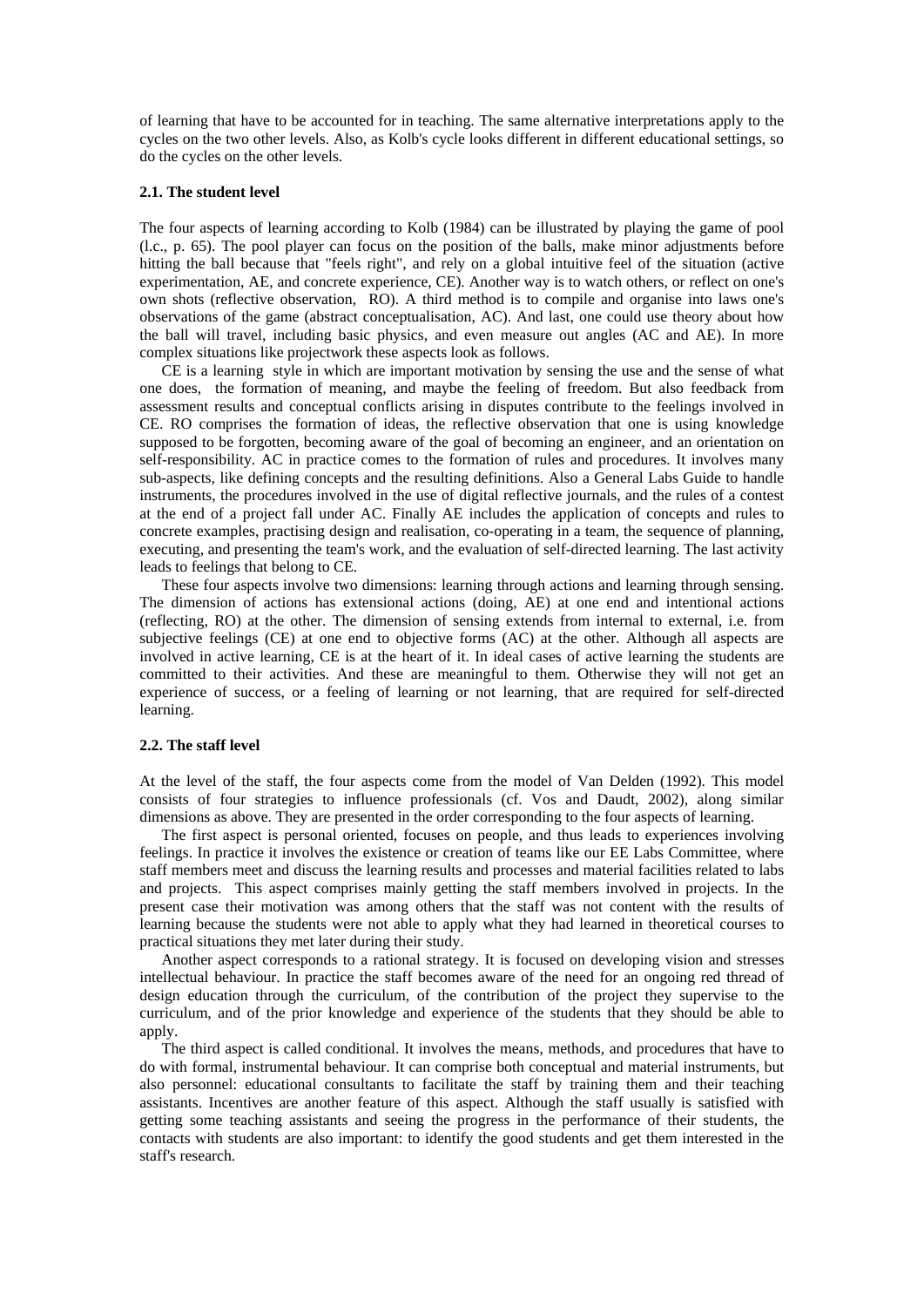Finally, the operational aspect is mentioned that involves actions. Pragmatic behaviour is accentuated, in other words: involve staff members in getting results and/or products. Examples of this aspect are the assignments that the staff members design (and redesign!) for the projects, and the contributions they write for the General Labs Guide.

 Relations between levels become visible now. The General Lab Guide and the assignments are major means for the students to know what they have to do, and how. Discussion on progress of the students and learning effects/ processes can be based on evaluations, organised by staff members themselves on an informal or on a formal basis, but formal evaluations can also be organised on the higher level of the department.

#### **2.3. The department level**

What are the characteristics of an active learning, educational organisation? Of a department learning from experiences? The backbone of an organisation is its formal structure: Its head, the dean, and the directors; The board; And the committees, all with their responsibilities. This structure should learn. In correspondence with the other levels, four aspects will be distinguished.

 Experiences in the organisation take place when the Educational Quality Committee gets the evaluations of the teaching-learning processes and their results. Discussions then often lead to formal letters to the Director of Education in order to initiate actions. In the present case the start of the whole reform was originated by the results of a questionnaire among alumni and their employers which experience drew the Department Board into action.

 The aspect of vision is represented in the Curriculum Committee, when the position, function, and integration of the projects in the curriculum are discussed. The introduction and implementation of threads through the curriculum like learning to do research or learning to design is a matter of the Curriculum Committee of the department too.

 The conditional aspects on this level have the form of the costs and benefits. The director of personnel and facilities has to agree on the costs of facilitation, and of the large project room and its equipment. Benefits for the department come from the quality of the alumni and the speed with which they are educated. Also the rating of the department in educational quality assessments is important.

 Finally the action aspect can be observed in the resolutions and decisions taken by the Department Board and the Director of Education. Also the creation of formal positions, the phased introduction of the projects, and the formal introduction of the EE Labs Committee, the Educational Quality Committee, and other ad hoc committees, are examples of actions on the organisation level.

So the structure of the organisation shows four aspects of learning in which experience is represented. However, for learning also a memory is required. On the organisational level the memory not only comprises the minutes of the committees. Also officials like the Director of Education and the departmental educational consultant remind committees and Board of decisions taken in the past.

The structure of the organisation can be called an active learning one now. Learning of the organisation as a whole is also strengthened by the relations between the levels. Some of these relations between the three level's learning have already been mentioned. They lead to a comprehensive view on the learning of the organisation.

#### **3. A COMPREHENSIVE VIEW**

The relations between the different level have become more visible now. Results of evaluations by the Quality Committee concern the staff and lead to adaptations of educational processes. Not only are students involved as the information source in the evaluations, but also as members of the Curriculum Committee and as assistant to the Quality Committee. The staff is committed to take part in the EE Labs Committee because there they can contribute with their experience and knowledge to the educational policy.

The three levels and the four learning aspects on each level represent a dynamic state of organisational learning. On all levels there are experiences from actions that are carried out. There are successions of actions, outcomes, following actions etc. On all levels the four aspects can be distinguished. And on all levels these can also be interpreted as a cycle to be completed again and again.

On the student level, after they got the motivation to start, the students will orient themselves on goals and tasks, study information that is needed, make and execute plans, have new good and bad experiences, reflect on those, formulate rules, try these out at a next opportunity, etc.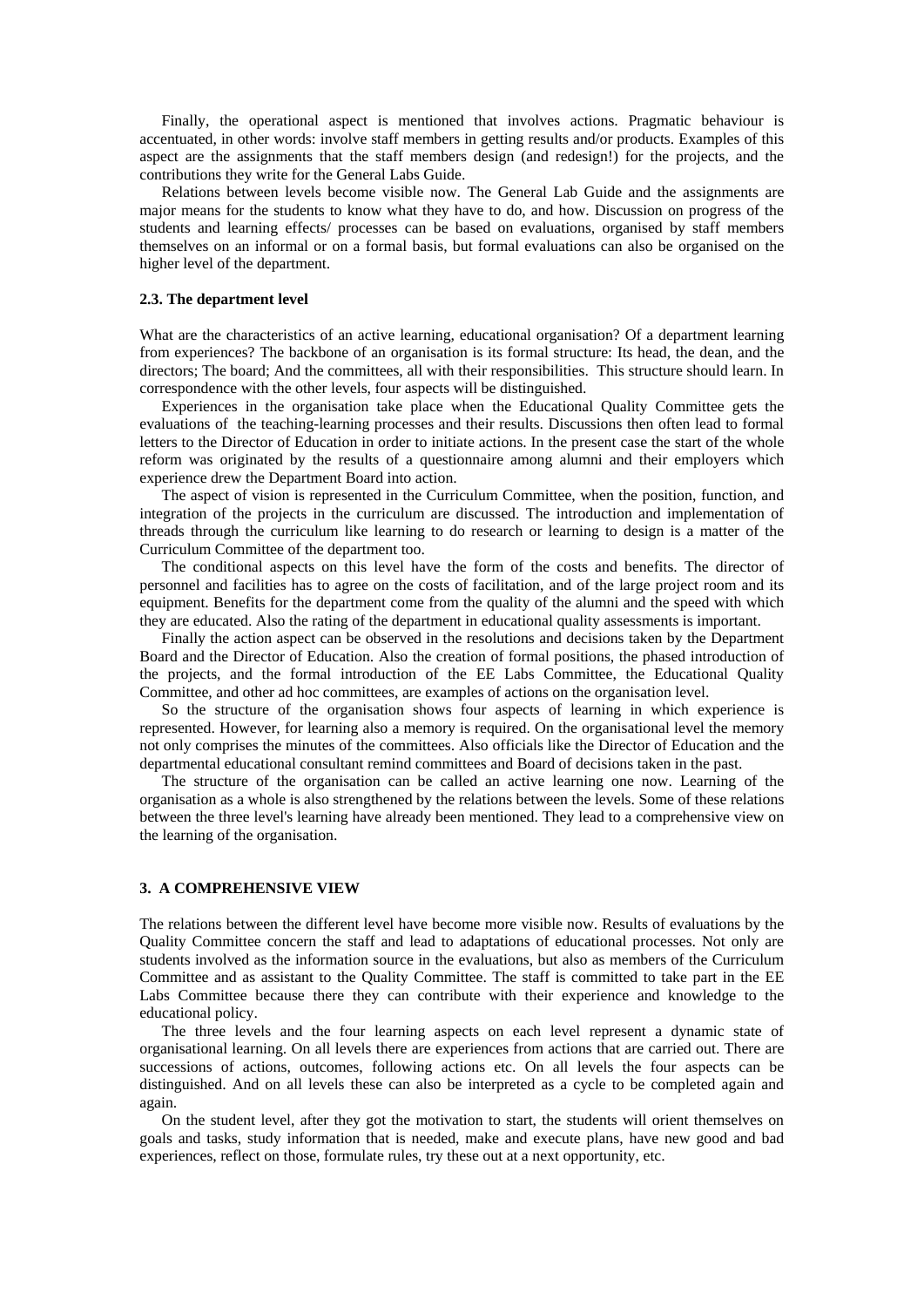The staff members want the students to apply what they learned in lectures. The staff thinks about design, the organisation of projects and the assessment of the students in projects, writes assignments, gets experiences (feedback) from evaluations of the work of themselves and the students, reflects on these, and takes measures to improve whatever is necessary.

The organisation started with the evaluation of the alumni, its product, which produced an organisational experience. Then the Educational Committee got involved, the necessary personnel and costs were estimated, the change was started formally, and the results became evaluated in the Educational Quality Committee, finally leading to a strengthening of the department on all levels.

During all these processes the students got better, the staff became more experienced, the committees became more aware of their responsibilities and developed from ad hoc created teams of staff members into formal committees, and the relations between the three levels became strengthened. A consistent triple loop learning took place (cf. Senge, 1992) and is still going on. The department got number one in the ratings of the educational quality of electrical engineering education in the Netherlands the last three years.

## **4. DISCUSSION AND CONCLUSION**

The foregoing shows a picture of the dynamic state of an active learning educational organisation with its three levels of stakeholders. The organisation described is a sample organisation (case study) but its structure fulfils the functions that can serve as a goal to be reached in other cases. However, this goal lies on an abstract level. The aspects in the description are sets of functions that have to be fulfilled within the educational organisation at hand, according to the factual possibilities of the organisation.

The picture does not show the dynamics of the change to an active learning organisation. The dynamics and processes of factual change depend even more on the actual characteristics of the organisation, like where in the organisation people with much influence are situated, what the motivations for change are on the levels of the organisation and the staff, what facilitators are available, how the memory can function, etc. The one thing that can be said is this. Since changes are needed on all three levels and relations between the levels have to be build, and all learning from experience takes time, the formation of an active learning organisation takes a very long time, in the order of 10 years or more.

When officials, staff members, or even students are not satisfied with the educational system they work in, and want more active learning, they can start to improve what they want to change, in their direct environment. However, if they want a lasting change that is accepted and implemented in the organisation, this paper might give them some view on the things that are important too to work on.

On the student level the learning from experience can be described by the learning cycle of Kolb (1984) that includes four aspects in experiential learning.

The model of Van Delden will be used on the staff level .

On the departmental level an analysis of responsibilities has been carried out and a generalisation of Kolb and Van Delden to this level has been made.

Simlilarities will be highlighted.

Relations among the three cycles will get attention.

The method by which this problem is approached:

Such a view can be found from an integration of what is known about active learning of students, promoting change of professionals, and organisational learning, and applying this to an educational organisation.

In projects the students learn from active experimentation that induces concrete experiences, followed by a phase of reflective observation to develop their view on what is learned. Then a phase of abstract conceptualisation follows, to formulate the concepts and rules necessary for generalisation. This generalisation can be tested by active experimentation, thus returning to an earlier phase. These phases form the cycle of Kolb (1984) for experiential learning. The four phases can also be interpreted as four learning styles, that all have to be served by the course.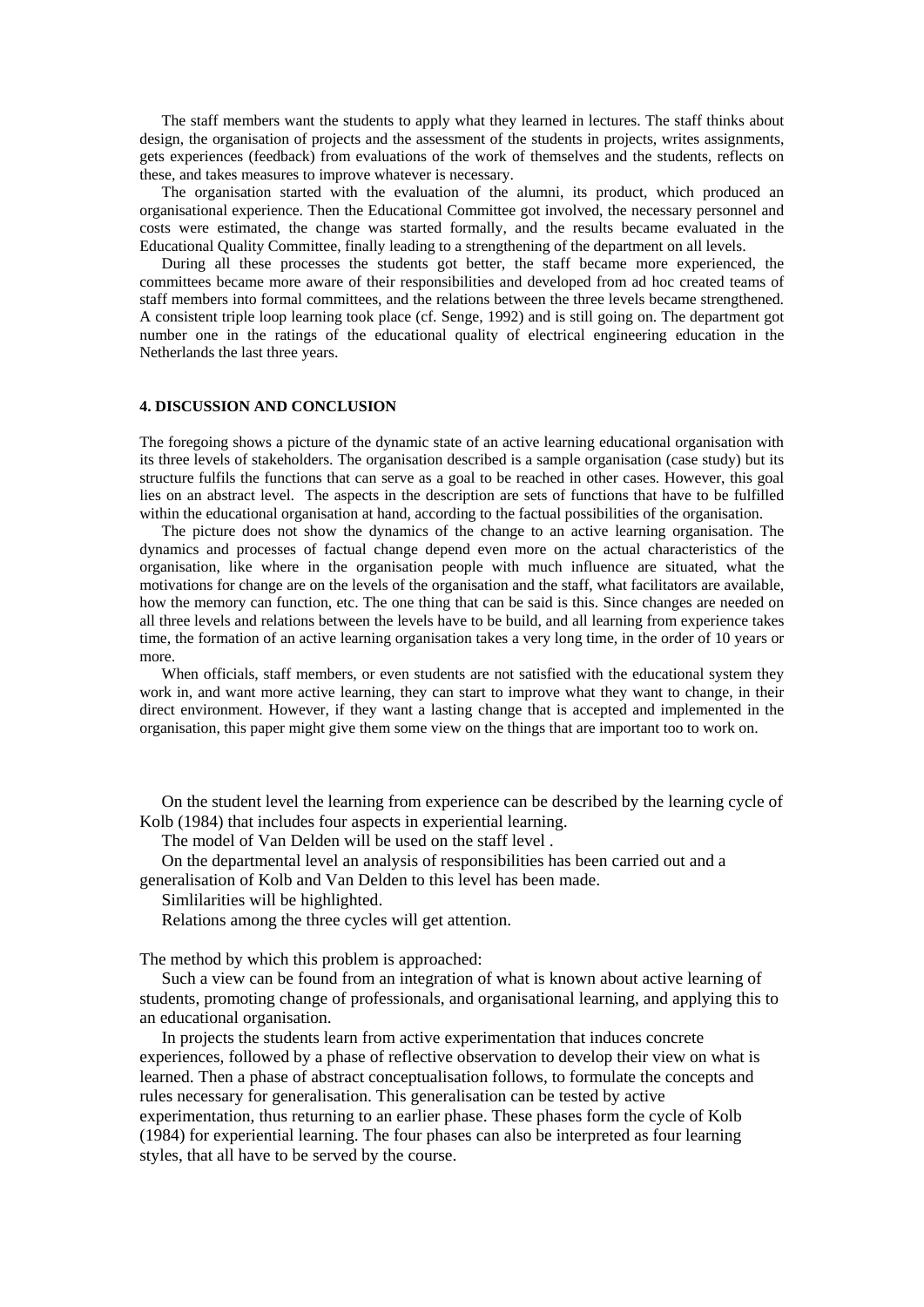For influencing professionals and their organisations a model of Van Delden's (1992) is available that includes four strategies that all have to be served by any change agent. These strategies include giving the staff motivating experiences; developing their vision; giving them means that help and stimulate them to exert the required efforts; and let them be active, produce contributions to the change (cf. Vos and Daudt, 2002). The phases are analogous to the four phases in Kolb's cycle.

The characteristics of an active learning organisation are as follows. It should be able to store new knowledge, that is, it should have one or more memories. It should have experiences from activities that are carried out. There should be a relation between actions, outcomes, following actions etc. And its learning should include again four aspects, analogous to the earlier ones. Then a real consistent triple loop learning can take place (cf. Senge, 1992). It must be stressed that for experiences to happen, unexpected events are important: bad assessment results, disputes, controversies, cognitive conflicts.

The questions to be answered thus are the following. How does active learning proceed on the three levels? What are the relations between the levels? How looks the dynamic state of an active learning educational organisation? These questions will be answered for the case of the Electrical Engineering department of our university, focusing on the introduction of projects in the curriculum.

The results of this research.

At the level of the organisation, the resolutions and decisions of the Board and the Dean of Education form the active part. Experiences are the effect of evaluations and questionnaires about the results of actions. The vision on the curriculum is formally the responsibility of the Curriculum (or Educational) Committee. The means for development, implementation and dissemination of the innovation are provided by the Director of Personnel of the department.

With these analogous four aspects on three levels of the organisation, the factors can be described that should be present in the successful introduction and maintenance of Projects in the Electrical Engineering department of the University of Twente. This case study fills the full 4x3 matrix of possible combinations (sse Table 1). It can be an illuminating guide for those who want to introduce active learning or other innovations at their institutions.

| Aspects             | Department                                                                        | Staff                                                               | <b>Students</b>                                              |
|---------------------|-----------------------------------------------------------------------------------|---------------------------------------------------------------------|--------------------------------------------------------------|
| Experiences         |                                                                                   |                                                                     |                                                              |
| For motivation      | Questionnaire alumni + employers                                                  | No application of theory,<br>mastery insufficient.                  | Motivation: use, sense                                       |
| From rating         | Evaluation of $t \& 1$ processes by the<br><b>Educational Quality Committee.</b>  | Evaluation of product/<br>learning processes.                       | Assessment.                                                  |
| Involvement         | Effect of reports.                                                                | EE Labs Committee.                                                  | Teams. Disputes.                                             |
| Vision              | Integration of curriculum<br>Position, function of projects<br>Red thread: design | Design education<br>Contrib. to curriculum<br>Prior knowledge stud. | Self responsibility<br>Use knowledge<br>Becoming an engineer |
| <b>Stakeholders</b> | <b>Educational Committee</b>                                                      | Project co-ordinator                                                | Self-reflecting student                                      |
| Means               |                                                                                   |                                                                     |                                                              |
| Facilitation        | Project room.<br>Equipment.                                                       | Staff & TA training.<br><b>Educational Consultants.</b>             | General Labs Guide.<br>Digital reflect. journals.            |
| <b>Incentives</b>   | Quality of alumni.<br>Speed of graduation                                         | Teaching assistants.<br>Contacts with students.                     | Winning design contest.<br>Self-directed learning.           |
| Action              | Dean of education, board:                                                         |                                                                     |                                                              |
| Phases              | Resolutions, decisions<br>Phased introduction                                     | Contributions GLG<br>Formulating assignments                        | Design, realise, co-op.<br>Plan, execute, present            |

Table 1. Four aspects and three levels of an Active Learning Educational Organisation: The case of the introduction of teaching projects.